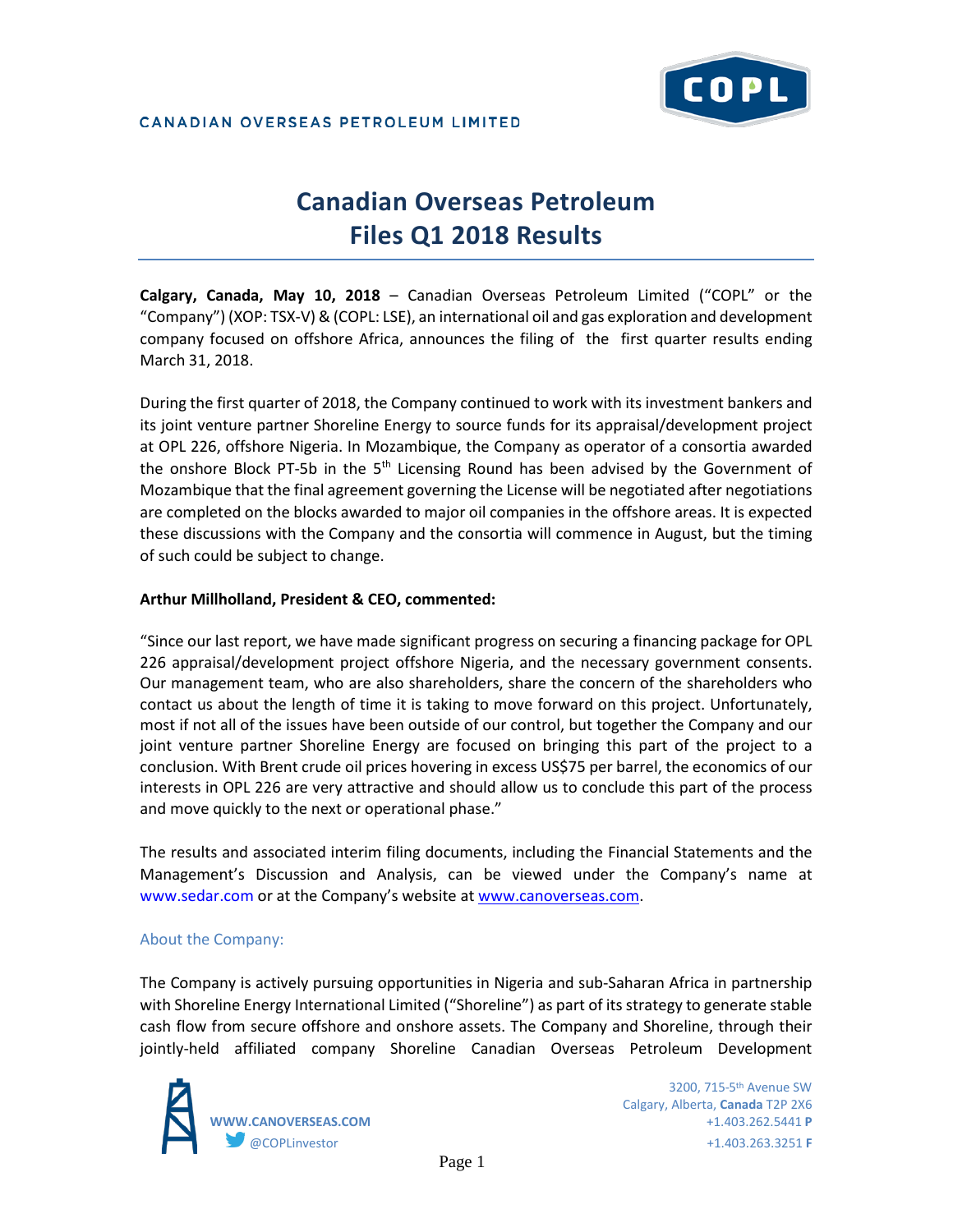Corporation ("ShoreCan"), have acquired 80% of the share capital, and have taken over the management of Essar Exploration and Production Limited (Nigeria) ("Essar Nigeria"). ShoreCan has applied to the concessionaire NNPC for formal consent for the change in control of Essar Nigeria. Essar Nigeria holds an attractive oil appraisal and development project in shallow to midwater offshore Nigeria on its 100% holding in OPL 226. Drilling of the first appraisal well is planned to commence in 2018. ShoreCan continues building a portfolio of exploration and development assets in sub-Saharan Africa. To date, ShoreCan has taken a position in Nigeria and the Company and Shoreline have been awarded the PT-5b exploration license onshore Mozambique in the  $5<sup>th</sup>$ Licensing Round adjacent to the producing Pande-Temane Gas and light oil field complex.

The Common Shares are listed under the symbol "XOP" on the TSX-V and under the symbol "COPL" on the London Stock Exchange.

## **For further information, please contact:**

#### **Mr. Arthur Millholland, President & CEO**

Canadian Overseas Petroleum Limited Tel: + 1 (403) 262 5441

#### **Cathy Hume**

CHF Investor Relations Tel: +1 (416) 868 1079 ext. 231 Email: cathy@chfir.com

#### **Harriet Jackson/Charles Goodwin**

Yellow Jersey PR Limited Tel: +44 (0) 75 4427 5882 Email: copl@yellowjerseypr.com

#### **Broker: London Stock Exchange**

Shore Capital Stockbrokers Limited Edward Mansfield Phone: T: +44 20 7468 7906

*This news release contains forward-looking statements. The use of any of the words "initial, "scheduled", "can", "will", "prior to", "estimate", "anticipate", "believe", "should", "forecast", "future", "continue", "may", "expect", and similar expressions are intended to identify forward-looking statements. The forwardlooking statements contained herein are based on certain key expectations and assumptions made by the Company, including, but not limited to, the ability to raise the necessary funding for operations, delays or changes in plans with respect to exploration or development projects or capital expenditures. Although the Company believes that the expectations and assumptions on which the forward-looking statements are based are reasonable, undue reliance should not be placed on the forward-looking statements since the Company can give no assurance that they will prove to be correct since forward-looking statements address future events and conditions, by their very nature they involve inherent risks and uncertainties most of which are beyond the control of Canadian Overseas Petroleum Ltd. For example, the uncertainty of reserve estimates, the uncertainty of estimates and projections relating to production, cost overruns, health and safety issues, political and environmental risks, commodity price and exchange rate fluctuations, changes in* 



 3200, 715-5th Avenue SW Calgary, Alberta, **Canada** T2P 2X6 **WWW.CANOVERSEAS.COM** +1.403.262.5441 **P** @COPLinvestor +1.403.263.3251 **F**